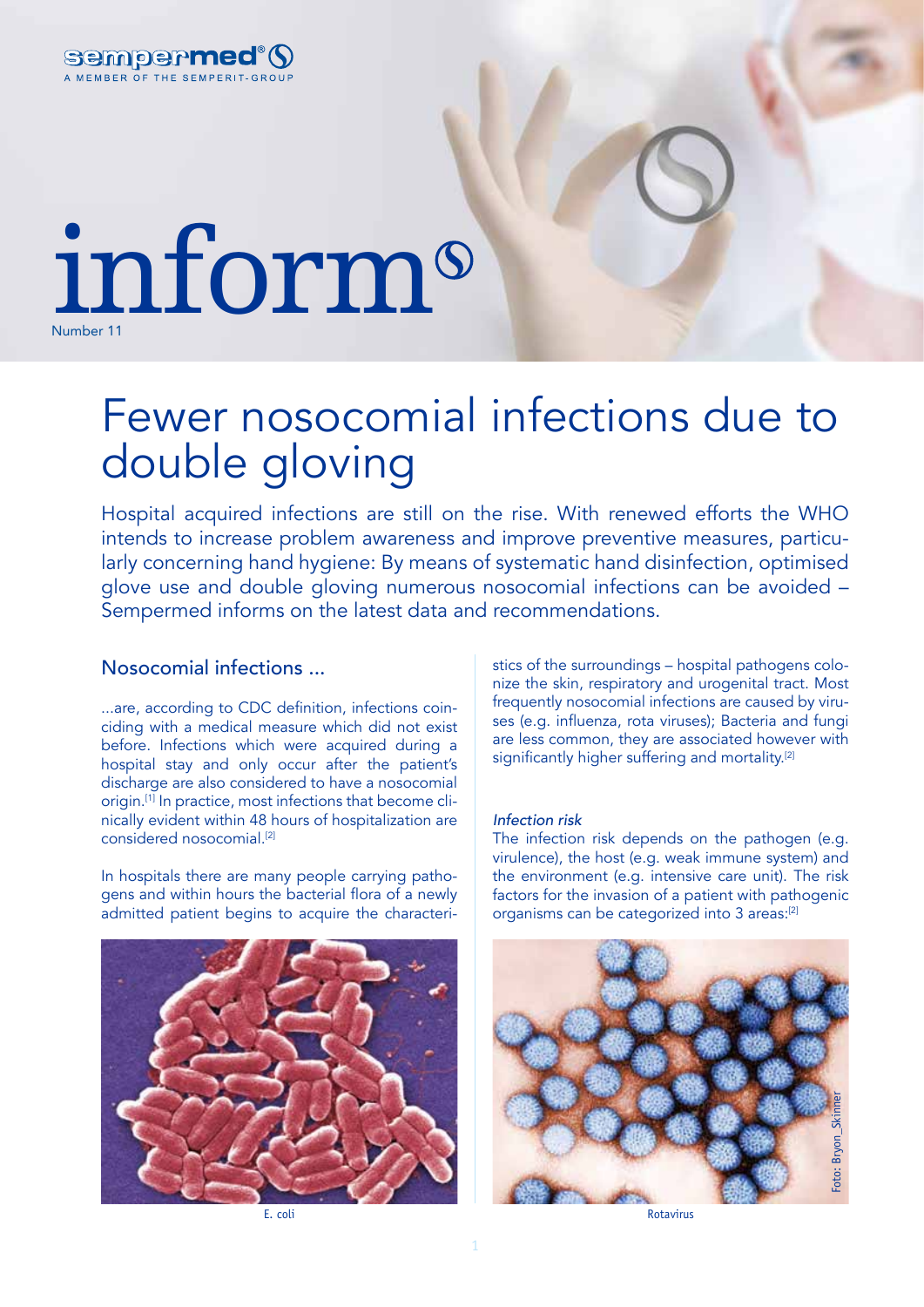The two most essential measures for preventing nosocomial infections are the strict compliance with hygiene strategies and the focused, restrained application of antibiotics. With regard to hand hygiene, regular and thorough disinfection of the hands as well as wearing medical gloves as barrier protection is crucial. Additionally it has been documented that a continuous, systematic recording and assessment of nosocomial infections and pathogens with special resistances (surveillance incl. anonymised

Medical gloves are highly effective in disrupting the infection chain and providing mutual protection to medical staff and patient – as long as they are undamaged (consider wearing time and glove chandamaged (consider wealing and and give enam-<br>ge, compare AMWF guideline). Only impermeable, intact and non-perforated gloves provide reliable protection against a contamination of the hands with .<br>pathogens and completely eliminate the risk of an infection or transmission of pathogens.<sup>[7]</sup>

During invasive measures, particularly during surgical interventions, gloves are very often perforated. These perforations mostly remain undetected and almost always involve damage to the hand skin. In most cases the thumb and index finger of the non-

Apart from the patients the medical staff also runs a risk of contracting nosocomial infections like influenza, SARS, hepatitis B, hepatitis C, HIV or tubercu- $\textsf{loss}$ <sup>[3]</sup>

- • *iatrogenic:* e.g. hands of medical personnel, invasive procedures, antibiotic use, operation type, duration and technique, implants, medical products, instruments
- *organizational:* e.g. arrangement/number of beds, contaminated food, airconditioning systems or water systems
- *patientrelated:* e.g. severity of illness, immunocompromised state, smoking, age, previous/concomitant illnesses, length of stay.

#### *Frequency*

Nosocomial infections are some of the main causes for complications and death of hospitalized patients. Nosocomial infections are estimated to more than double the morbidity and mortality risks of any admitted patient.<sup>[2]</sup> 5-15% of hospital patients in industrialized countries are affected, in intensive care units the rate is significantly higher: 9-37% (Europe) or 12-80% (US).[3]

The most common nosocomial infections are catheterassociated urinary tract infections (approx. 42%), pneumonias associated with artificial respiration (approx. 21%) and postoperative wound infections (approx. 16%).[4]

#### *Problems*

The consequences of nosocomial infections are serious and include, for example, longer (often double) hospital stay, additional medical measures, longterm disabilities, increased resistance to antibiotics, more deaths, higher costs and emotional stress for the patients and their families.<sup>[3]</sup> These problems are aggravated by the fact that nosocomial infections can quickly spread to other institutions (e.g. when patients are transferred) and even other countries as has been demonstrated by the international occurrence of MRSA and SARS.<sup>[5]</sup> Also the current H1N1 influenza ("swine flu") was acquired by several people in hospital, cases in which other patients or staff were infected are also known.

## Hands as the main source of transmission

Pathogens are transmitted by direct (e.g. hands) or indirect (e.g. droplet infection) transmission. The time for which microorganisms persist on the hands after a contact with patients or contaminated objects/surfaces varies (reference value issued by the WHO: 2-60 minutes, in specific studies up to 4 hours were measured – see table.<sup>[4]</sup>) The hands of healthcare personnel are considered the main source of transmission (up to 90%) of nosocomial infections. Thus hand hygiene is regarded the fundamental measure in preventing nosocomial infections and the increase in antibiotics resistance.

| <b>PATHOGEN</b>                | PERSISTENCE ON HANDS |
|--------------------------------|----------------------|
| Staphylococcus aureus          | $\geq$ 150 minutes   |
| Pseudomonas spp.               | 30-180 minutes       |
| Escherichia coli               | 6-90 minutes         |
| Yeast fungi incl. Candida spp. | 1 hour               |
| Rota virus                     | up to 4 hours        |

The connection between more thorough hand hygiene and lower infection and crossinfection rates has often been documented.<sup>[3]</sup>

In order not to convey the socalled transient skin flora (temporary colonies of microorganisms) it is necessary to disinfect the hands regularly – even before and after wearing medical iy – even before and after wearing medical<br>gloves. Obviously the hands disinfection behaviour leaves much to be desired: According to current observation studies hospital staff disinfect their hands  $1.7 - 15.2$  times per hour for  $6.6 - 30$  seconds. The compliance rates for hands disinfection are worldwide very low and amount to an average of 38.7%.<sup>[3]</sup> Studies have shown that by means of focused compliance improvement in hands disinfection nosocomial infections may be reduced by up to 40%. $^{[4]}$ 

## Prevention<br>  $\frac{1}{\sqrt{2}}$



feedback to the affected organizational units) is lin $k$ ed to their decrease.<sup>[6]</sup>  $\blacksquare$ 

In 2009 the WHO published new guidelines on hand hygiene and started a campaign for their practical implementation in order to combat nosocomial infections. "Clean Care is Safer Care" aims at reducing the transmission of pathogens to patients and health care personnel by improving hand hygiene *Even the best protection may perforate!* media care percentle by impressing tending gloves their consensus- and evidencebased recommendations – for example the 5 indications and technique of alcoholic hand disinfection as well as the correct use of gloves, including the correct technique of donning and taking them off.<sup>[3]</sup> and taking them off.<sup>[3]</sup>

### Even the best protection may perforate!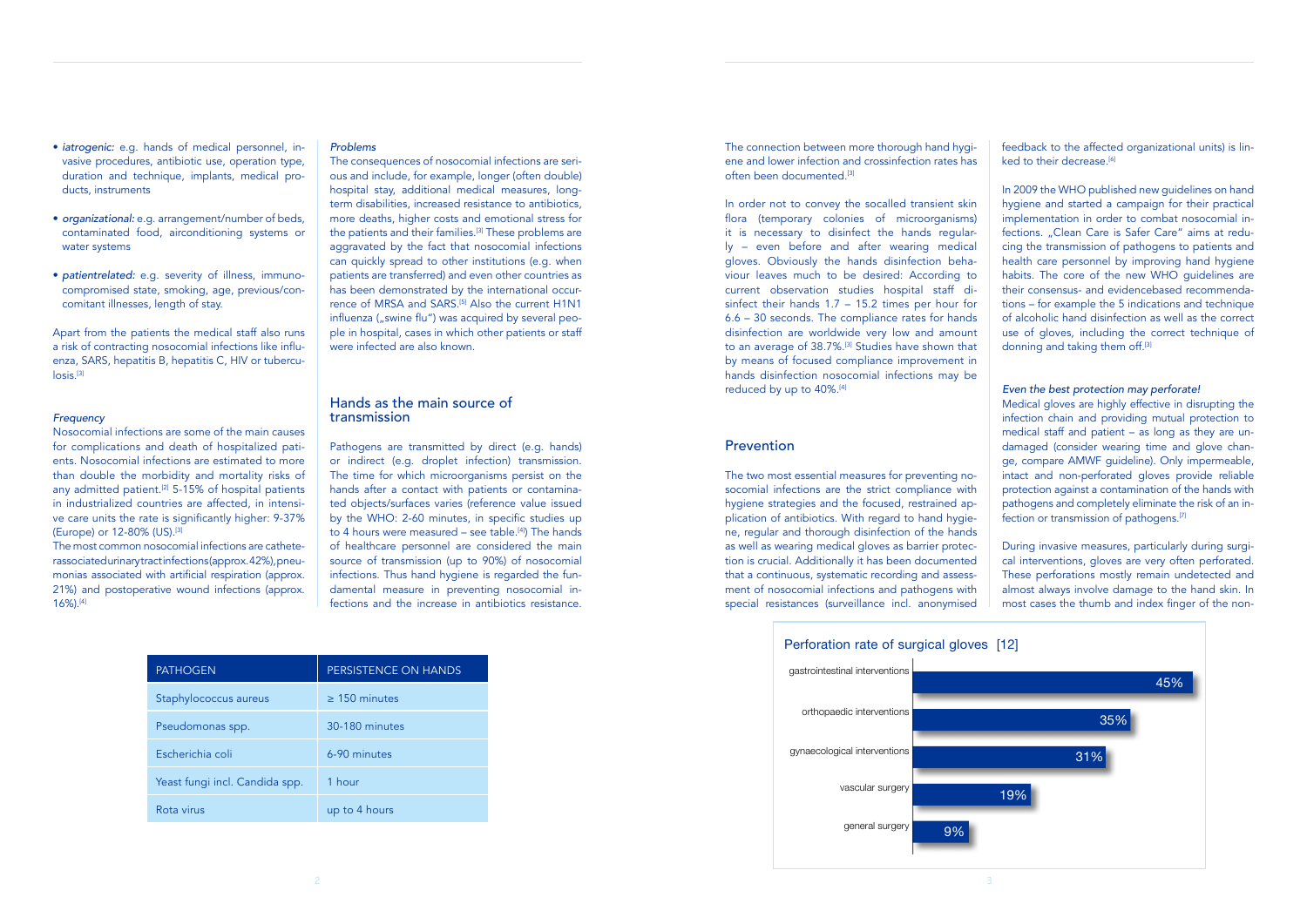#### *Recommendations of double gloving (examples):*

• Robert Koch Institute – Guideline:[13]

Perforations of two surgical gloves worn on top of each other are significantly less frequent than those of single gloves.

• Association of the Scientific Medical Societies in Germany (AWMF) - Guidelines:[14]

Wear gloves only on completely dry hands as skin moist with disinfectants increases the perforation risk.

For invasive interventions with high injury/perforation hazard it is recommended to wear 2 pairs of gloves. In case of intraoperative glove damage the gloves are changed.

In view of the perforation risk it is generally recommendable to wear 2 pairs of surgical gloves on top of each other. When wearing 1 pair in abdominal surgery it is recommended to change gloves routinely after 90 minutes as perforation rates rise with the duration of an operation. In case of intraoperative glove damage 2 new surgical gloves have to be donned. If the perforation occurs towards the end of an operation, it may be enough to put a fresh surgical glove over the perforated one.

## Double Sempermed surgical gloves – double protection

After taking off the surgical gloves the hands need to be disinfected. Hands may be contaminated with pathogens due to undetected leakages or contact when taking off the gloves.

dominating hand are injured, for example when recapping syringes, closing wounds, passing on or disposing of instruments, working on the bone, the sight on the operation area is bad or in emergencies.<sup>[8]</sup> Even the smallest prick injuries may be enough to cause an infection, 9 out of 10 glove perforations, however, go unnoticed. This poses a risk to the user as well as to the patient as glove juice (perspiration with skin germs) may escape. $[8,9]$ 

> • *BGW* (professional organisation of health care workers) (hand hygiene plan for surgical areas):[15] Wear double gloves during an operation if you are



dealing with a known, infectious patient or if the type of operation entails a higher risk of gloves being damaged.

#### • *SUVA* (Swiss accident insurance):[16]

Recently it has been discovered, for instance, that perforated surgical gloves double the risk of postoperative wound infections.<sup>[10]</sup>

The perforation rate increases according to wearing time and strain, therefore it is recommended to regularly change the gloves. Furthermore perforations may be prevented by not wearing jewellery beneath the gloves. If glove perforations are detected, they have to be documented and reported to the company doctor.[11]

In case of an increased risk of injuries it is recommended to wear 2 pairs of gloves. This can significantly reduce the leakage hazard of the inner glove, particularly during longer operations.

#### $\bullet$  USA:<sup>[7]</sup>

In case of an increased risk of injuries it is recommended to wear 2 pairs of gloves. This can significantly reduce the leakage hazard of the inner glove, particularly during longer operations.

Due to the better barrier protection, and thus the considerably lower infection risk for user and patient, Sempermed also recommends double gloving – especially for highrisk patients, vigorous and deep interventions as well as in emergencies and "exposure prone procedures" (EPPs). Surgical staff should decide on their own which glove size they can wear comfortably on top of each other and which glove material suits them best. – Simply try out different versions! – In order to avoid slipping effects, the outer surgical glove should not be larger than the inner one. Sempermed recommends to use 2 pairs of the

According to the latest scientific literature there is no doubt: Double gloving is to be recommended to surgical staff for all surgical interventions and is to be preferred to single gloves as it considerably reduces the frequency of infections and injuries.<sup>[7,11]</sup> From the point of view of hospital hygiene and, thus, preventive medicine double gloving is considered a relevant measure to lower glove perforation rates as well as to avoid bloodborne infections, improving the safety of staff as well as of patients. Furthermore it is possible to significantly reduce risks as a preventive measure within a short time and with already existing protective equipment.<sup>[7]</sup>

#### *Growing trend: Take 2*

For an optimized protection against infections it makes sense to wear 2 gloves on top of each other. This has already become routine for an increasing number of operation teams in Europe and the US. The advantage is as plain as can be: the outer pair protects the inner pair. But studies on glove safety have

discovered even more: Double gloving reduces the perforation risk of the inner glove on average by the 10-fold and the transmitted amount of blood by at least the 6-fold.[11] After a perforation of the outer glove, the inner glove stays intact in up to 82% of the cases.[8] A recent systematic Cochrane-Analysis has demonstrated that single gloves show 4.1 times more perforations than the inner gloves of surgical gloves worn on top of each other. During an operation 90-92% more perforations are detected, if 2 pairs of gloves are worn. Moreover this metaanalysis of 34 studies has not registered any impairment of surgical skill (tactile sensitivity, dexterity) caused by the double latex layer.[9]

Double gloving is widely accepted and is getting more and more common in surgery. This seems to be particularly due to the fact that surgical gloves worn on top of each other quickly show perforations of the outer glove, which constitute an infection hazard. If liquid soaks in between the gloves, it discolours the area surrounding the perforation and forms a clearly visible stain so that the outer glove can be changed immediately.[11] Gloves of different colours are not necessarily required as (any) liquid soaking through the perforated outer glove will show in any case. Even when 2 gloves of the same colour are used, for optical reasons the wet area appears to be darker, the stain just is not as dark as on differently coloured gloves.



Perforation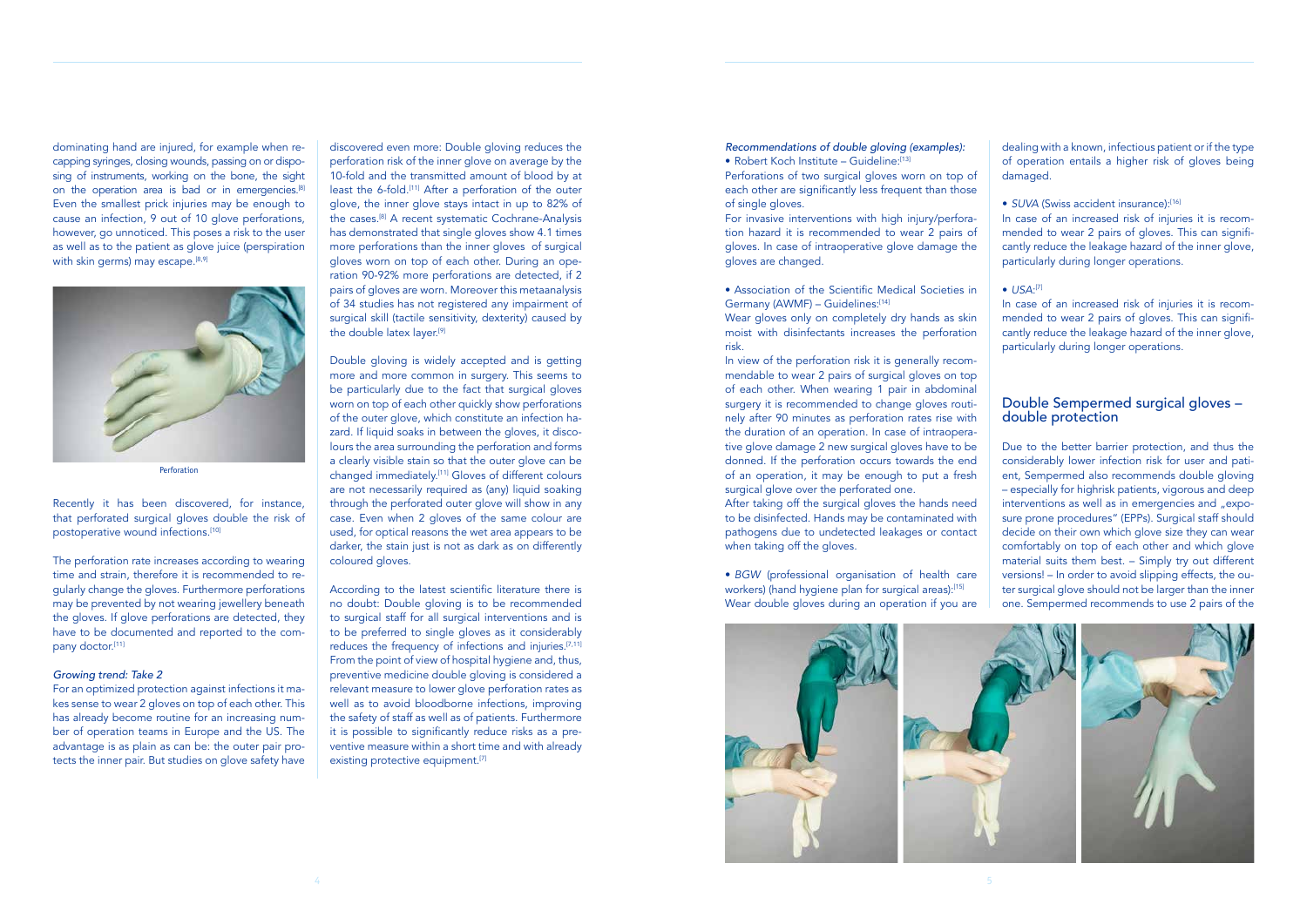same size or to choose an inner glove half a number (= 1 size) larger than normal and an outer glove of your usual size.

#### *Inside green, outside white – or any way you like*

The Sempermed® Supreme green is the ideal inner glove (under glove). The unique green colour of this powderfree surgical glove made of natural latex absorbs the glaring light in the operation theatre which makes it easier for the eyes to adapt and minimises eyestrain. In addition the green colour improves the contrast to the organs and makes perforations of the outer glove more visible (more obvious/darker stain). Its special synthetic lining makes the Sempermed® Supreme green easy to don even with moist hands. This facilitates the intraoperative change of gloves.

The Sempermed® Supreme or the Sempermed® Supreme plus is the perfect outer glove. These two powderfree sugical gloves made of natural latex are particularly skinfriendly due to Sempermeds special leaching process, which reduces skinirritating substances resulting from the production process and natural latex proteins to the absolute minimum. Their patented synthetic lining makes these two premium gloves easy to don and take off. Of course our Sempermed standard guarantees the user excellent fit, high comfort, maximum tactile sensitivity and safe (wet) grip at a good price/performance ratio. Users who want to do without the Sempermed<sup>®</sup> Supreme greens colour distinction in double gloving may also combine these two surgical gloves: For instance 2 pairs Sempermed® Supreme on top of each other or inside a pair Sempermed® Supreme and outside a pair Sempermed® Supreme plus.

#### *Double protection in synthetic latex*

Sempermeds synthetic range provides the optimum solution for double gloving: As a coloured "partner" for the popular latex- and powderfree surgical glove Sempermed® Syntegra IR made of synthetic polyisoprene (IR) we now offer the new Sempermed® Syntegra green. – Sempermed recommends wearing the Sempermed® Syntegra green as inner glove and the Sempermed® Syntegra IR as outer glove or 2 pairs Sempermed® Syntegra IR on top of each other.

The special polyisoprene formula of the Sempermed® Syntegra IR imitates the structural properties of natural latex (NR) on the highest level of perfection, so that it excels by the same material properties as natural latex gloves but without the risk of latex allergies. Therefore the Sempermed® Syntegra IR is at least on a par with a natural latex glove regarding its elasticity, suppleness, tear resistance, fit, flexibility, tactile sensitivity and safe (wet) grip. Moreover this synthetic glove made in Austria is absolutely skinfriendly and safe, which is due to its innovative accelerator system. Its special weblike lining makes it easy to don and creates a snug feeling on the skin.

The glove portfolio of Sempermed provides personalized solutions for double gloving regarding colour, size and material preferences. For the implementation of this new trend or a broader application of double gloving you therefore have several options of Sempermeds internationally appreciated quality products at your disposal.



# COMFORT AND SAFETY GO HAND IN HAND



" Thomas S, Agarwal M, Mehta G. (2001),Intraoperative glove perforation—single versus double donning in protection against skin contamination, Postgrad Med J (2001);77:458–460. <sup>2</sup> Guo, et.al<br>(2012) Is double-gloving reall 2004;28(1):36-39. ® Laine T, Aarnio P. (2001) How often does glove perforation occur in surgery? Comparison between single gloves and a double-gloving system. Am J Surg 2001;181(6):564- 566.<br>® Na'sya HU, Madziga AG, Eni UE double donning in protection against skin contamination, Postgrad Med J (2001);77:458–460. ® Berguer R , Heller P. (2005 ) Strategies for preventing sharps injuries in the operating room. Surgical<br>Clinic of North America.



## Sempermed<sup>®</sup> Surpreme green Sempermed<sup>®</sup> Syntegra green